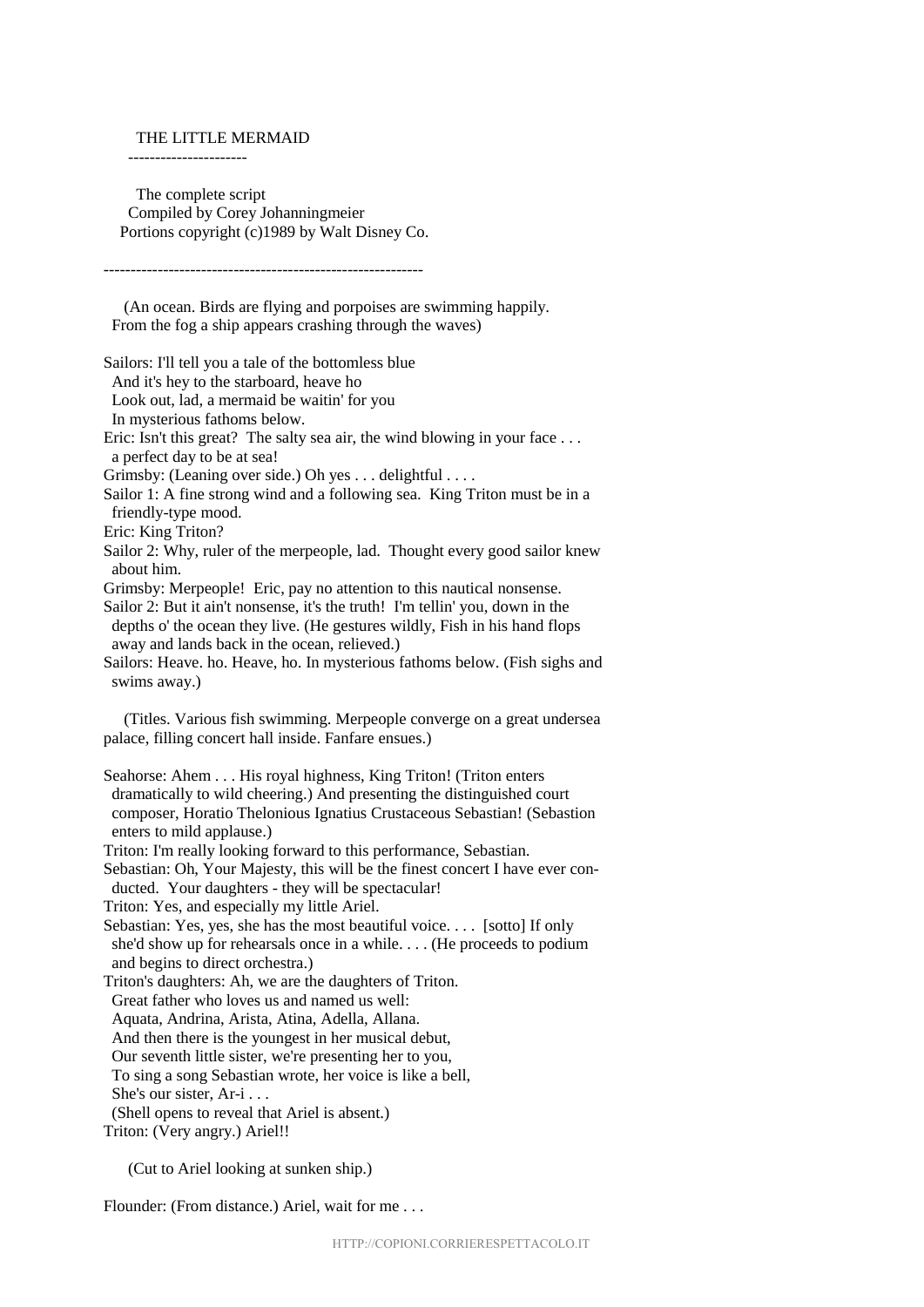Ariel: Flounder, hurry up! Flounder: (Catching up.) You know I can't swim that fast. Ariel: There it is. Isn't it fantastic? Flounder: Yeah . . . sure . . . it - it's great. Now let's get outta here. Ariel: You're not getting cold fins now, are you? Flounder: Who, me? No way. It's just, it, err . . . it looks - damp in there. Yeah. And I think I may be coming down with something. Yeah, I got this cough. (Flounder coughs unconvincingly) Ariel: All right. I'm going inside. You can just stay here and - watch for sharks. (She goes inside.) Flounder: O.K. Yeah - you go. I'll stay and - what? Sharks! Ariel! (He tries to fit through porthole.) Ariel . . . I can't . . . I mean- Ariel help! Ariel: (Laughs.) Oh, Flounder. Flounder: (Wispering.)Ariel, do you really think there might be sharks around here? (Shark passes outside.) Ariel: Flounder, don't be such a guppy. Flounder: I'm not a guppy. (Gets pulled through porthole.)This is great - I mean, I really love this. Excitement, adventure, danger lurking around every corn- YAAAAHHHHHHHH!! Ariel!! (He sees a skull, crashes into pillar causing cave in, and swims frantically away, knocking over Ariel.) Ariel: Oh, are you okay? Flounder: Yeah sure, no problem, I'm okay . . . Ariel: Shhh . . . (Seeing a fork.) Oh my gosh! Oh my gosh! Have you ever seen anything so wonderful in your entire life? Flounder: Wow, cool! But, err, what is it? Ariel: I don't know. But I bet Scuttle will. (Puts fork in bag. Skark swims by outside.) Flounder: What was that? Did you hear something? Ariel: (Distracted by pipe.) Hmm, I wonder what this one is? Flounder: Ariel . . Ariel: Flounder, will you relax. Nothing is going to happen. Flounder: (Seeing Shark looming behind him.) AAHHHH!! Run!! Run!! We're gonna die!! (Shark chases them all around. Ariel's bag is hung up. She goes back for it. Shark almost gets them. They head for porthole.) Oh No!! (They crash through and go round and round. Flounder gets knocked silly but Ariel saves him and traps Shark) You big bully. THBBBTTTT . . . (Shark snaps at him and he swims away.) Ariel: (Laughing.) Flounder, you really are a guppy. Flounder: I am not. (On surface. Scuttle on his island humming and looking through his telescope.) Ariel: Scuttle! Scuttle: (Looking through the telescope the wrong way, shouting.) Whoa! Mermaid off the port bow! Ariel, how you doin' kid? (Lowers telescope to reveal Ariel at wing's length.) Whoa, what a swim! Ariel: Scuttle - look what we found. Flounder: Yeah - we were in this sunken ship - it was really creepy. Scuttle: Human stuff, huh? Hey, lemme see. (Picks up fork.) Look at this. Wow - this is special - this is very, very unusual. Ariel: What? What is it? Scuttle: It's a dinglehopper! Humans use these little babies . . . to straighten their hair out. See - just a little twirl here an' a yank there and - voiolay! You got an aesthetically pleasing configuration of hair that humans go nuts over! Ariel: A dinglehopper! Flounder: What about that one?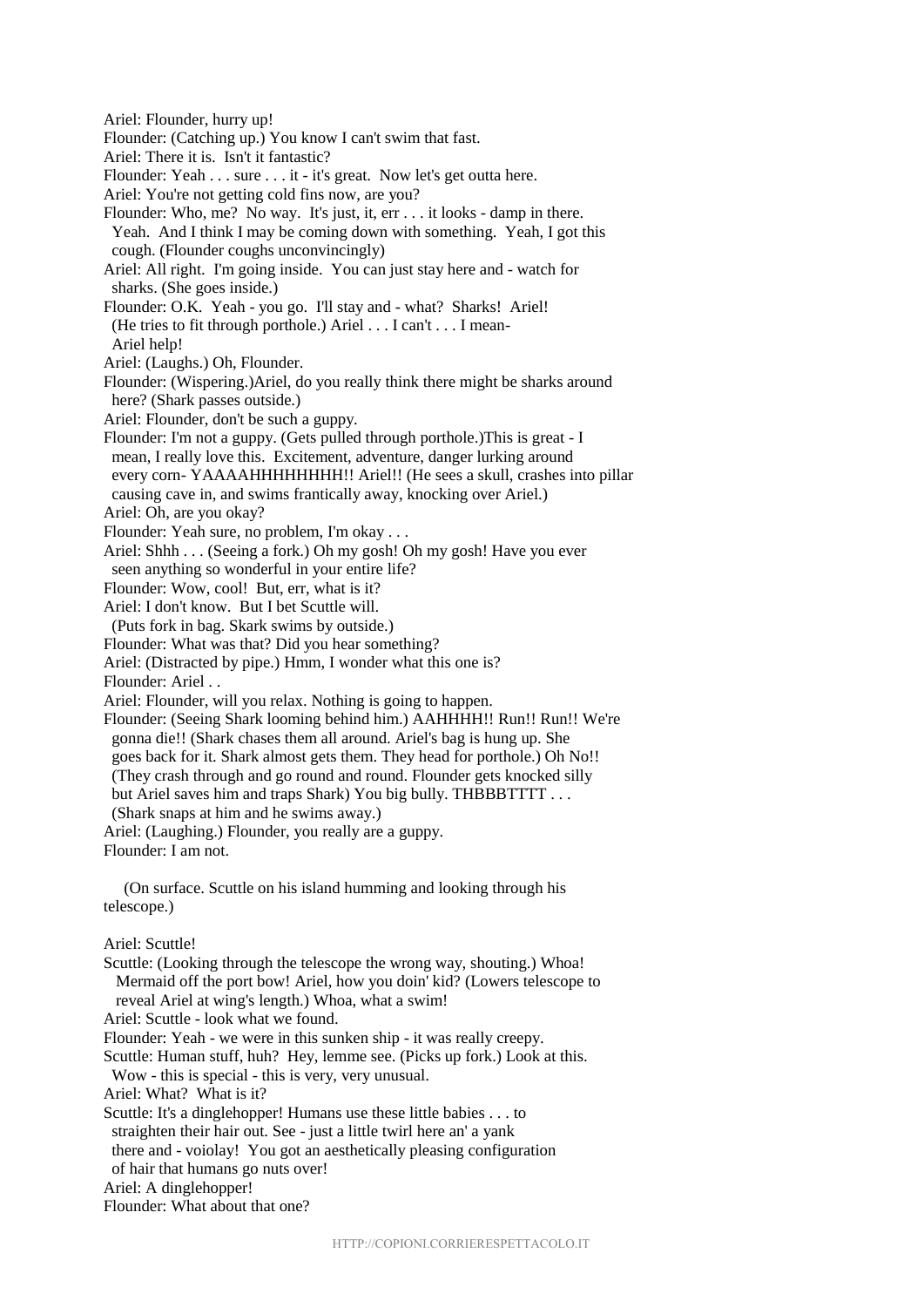Scuttle: (Holding pipe) Ah - this I haven't seen in years. This is wonderful! A banded, bulbous - snarfblat. Ariel and Flounder: Oohhh. Scuttle: Now, the snarfblat dates back to prehistorical times, when humans used to sit around, and stare at each other all day. Got very boring. So, they invented the snarfblat to make fine music. Allow me. (Scuttle blows into the pipe; seaweed pops out the other end.) Ariel: Music? Oh, the concert! Oh my gosh, my father's gonna kill me! Flounder: The concert was today? Scuttle: (Still contemplating pipe.) Maybe you could make a little planter out of it or somethin'. Ariel: Uh, I'm sorry, I've gotta go. Thank you Scuttle. (Waves.)

Scuttle: Anytime sweetie, anytime.

 (Cut to Flotsam and Jetsam, then Ursula in background watching magic projection of Ariel swimming.)

Ursula: Yeeeeeees, hurry home, princess. We wouldn't want to miss old daddy's celebration, now, would we? Huh! Celebration indeed. Bah! In MY day, we had fantastical feasts when I lived in the palace. And now, look at me wasted away to practically nothing - banished and exiled and practically starving, while he and his flimsy fish-folk celebrate. Well, I'll give 'em something to celebrate soon enough. Flotsam! Jetsam! I want you to keep an extra close watch on this pretty little daughter of his. She may be the key to Triton's undoing. . . .

(Fade to the palace throne room where Ariel is being admonished.)

Triton: I just don't know what we're going to do with you, young lady. Ariel: Daddy, I'm sorry, I just forgot, I -

- Triton: As a result of your careless behaviour -
- Sebastian: Careless and reckless behaviour!

Triton: - the entire celebration was, er -

Sebastian: Well, it was ruined! That's all. Completely destroyed! This concert was to be the pinnacle of my distinguished career. Now thanks to you I am the laughing stock of the entire kingdom!

Flounder: But it wasn't her fault! Ah - well - first, ahh, this shark chased us - yeah - yeah! And we tried to - but we couldn't - and - grrrrrrrrr - and and we - whoooaaaaaa - oh, and then we were safe. But then this seagull came, and it was this is this, and that is that, and -

Triton: Seagull? What? Oh - you went up to the surface again, didn't you? DIDN'T YOU?

Ariel: Nothing - happened. . . .

Triton: Oh, Ariel, How many times must we go through this? You could've been seen by one of those barbarians - by - by one of those humans! Ariel: Daddy, they're not barbarians!

Triton: They're dangerous. Do you think I want to see my youngest daughter snared by some fish-eater's hook?

Ariel: I'm sixteen years old - I'm not a child anymore -

Triton: Don't you take that tone of voice with me young lady. As long as you live under my ocean, you'll obey my rules!

Ariel: But if you would just listen -

Triton: Not another word - and I am never, NEVER to hear of you going to the surface again. Is that clear? (Ariel leaves, crying.)

Sebastian: Hm! Teenagers. . . . They think they know everything. You give them an inch, they swim all over you.

Triton: Do you, er, think I - I was too hard on her?

Sebastian: Definitely not. Why, if Ariel was my daughter, I'd show her who was boss. None of this "flitting to the surface" and other such nonsense. No,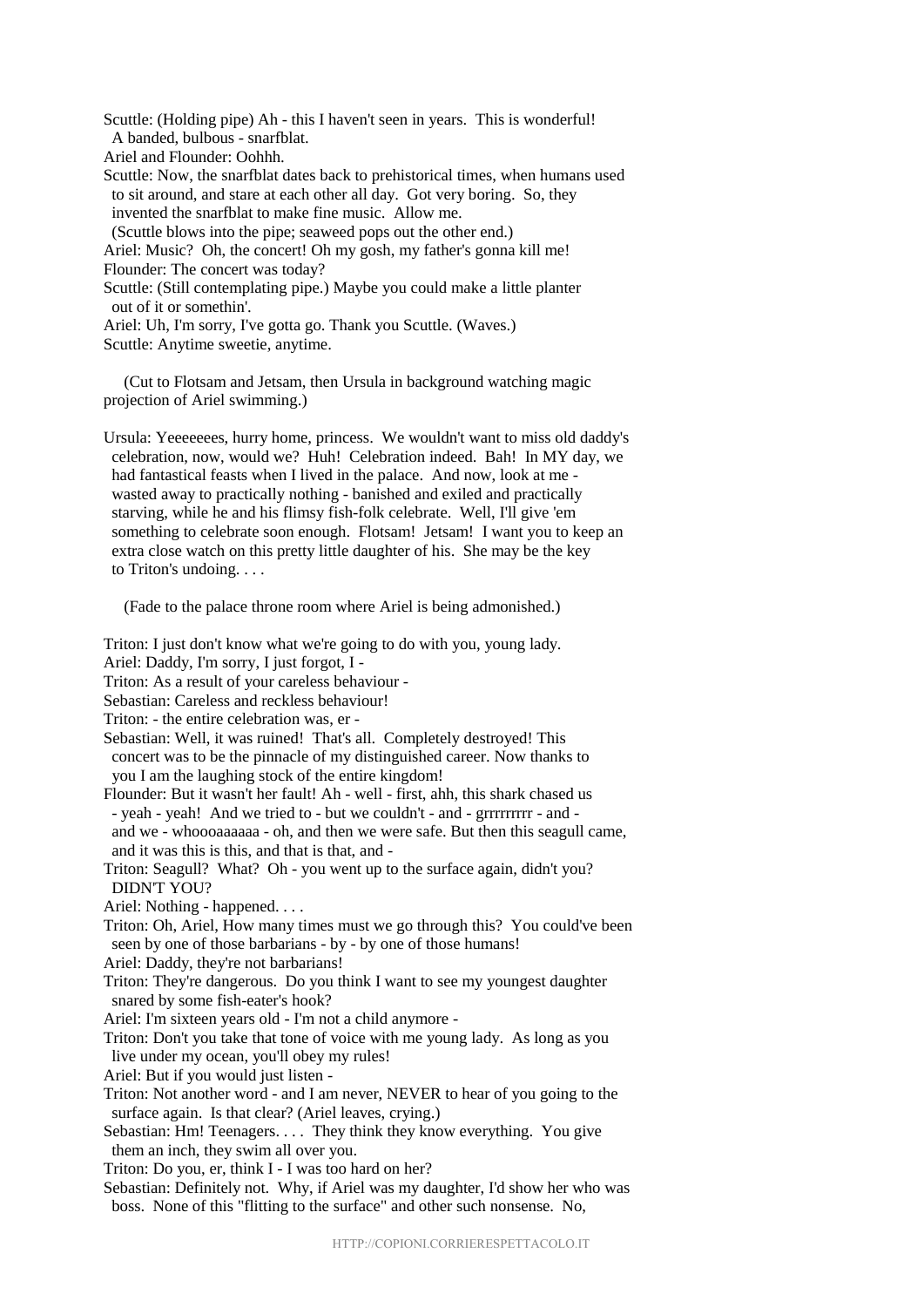sir - I'd keep her under tight control. Triton: You're absolutely right, Sebastian. Sebastian: Of course. Triton: Ariel needs constant supervision. Sebastian: Constant. Triton: Someone to watch over her - to keep her out of trouble. Sebastian: All the time - Triton: And YOU are just the crab to do it.

(Cut to Sebastion walking down corridor.)

Sebastian: How do I get myself into these situations? I should be writing symphonies - not tagging along after some headstrong teenager. (Sees Ariel and Flounder sneaking off and follows.) Hmm? What is that girl up to? (He barely makes it into cave and sees Ariel's collection.) Huh?

Flounder: Ariel, are you okay?

Ariel: If only I could make him understand. I just don't see things the way he does. I don't see how a world that makes such wonderful things - could be bad.

 Look at this stuff Isn't it neat? Wouldn't you think my collection's complete? Wouldn't you think I'm the girl The girl who has ev'rything? Look at this trove Treasures untold How many wonders can one cavern hold? Lookin' around here you'd think Sure, she's got everything

 I've got gadgets and gizmos aplenty I've got whozits and whatzits galore (You want thingamabobs? I got twenty) But who cares? No big deal I want more

 I wanna be where the people are I wanna see Wanna see 'em dancin' Walkin' around on those (Whad'ya call 'em?) oh - feet Flippin' your fins you don't get too far Legs are required for jumpin', dancin' Strollin' along down a (What's that word again?) street

 Up where they walk Up where they run Up where they stay all day in the sun Wanderin' free Wish I could be Part of that world

 What would I give If I could live Outta these waters?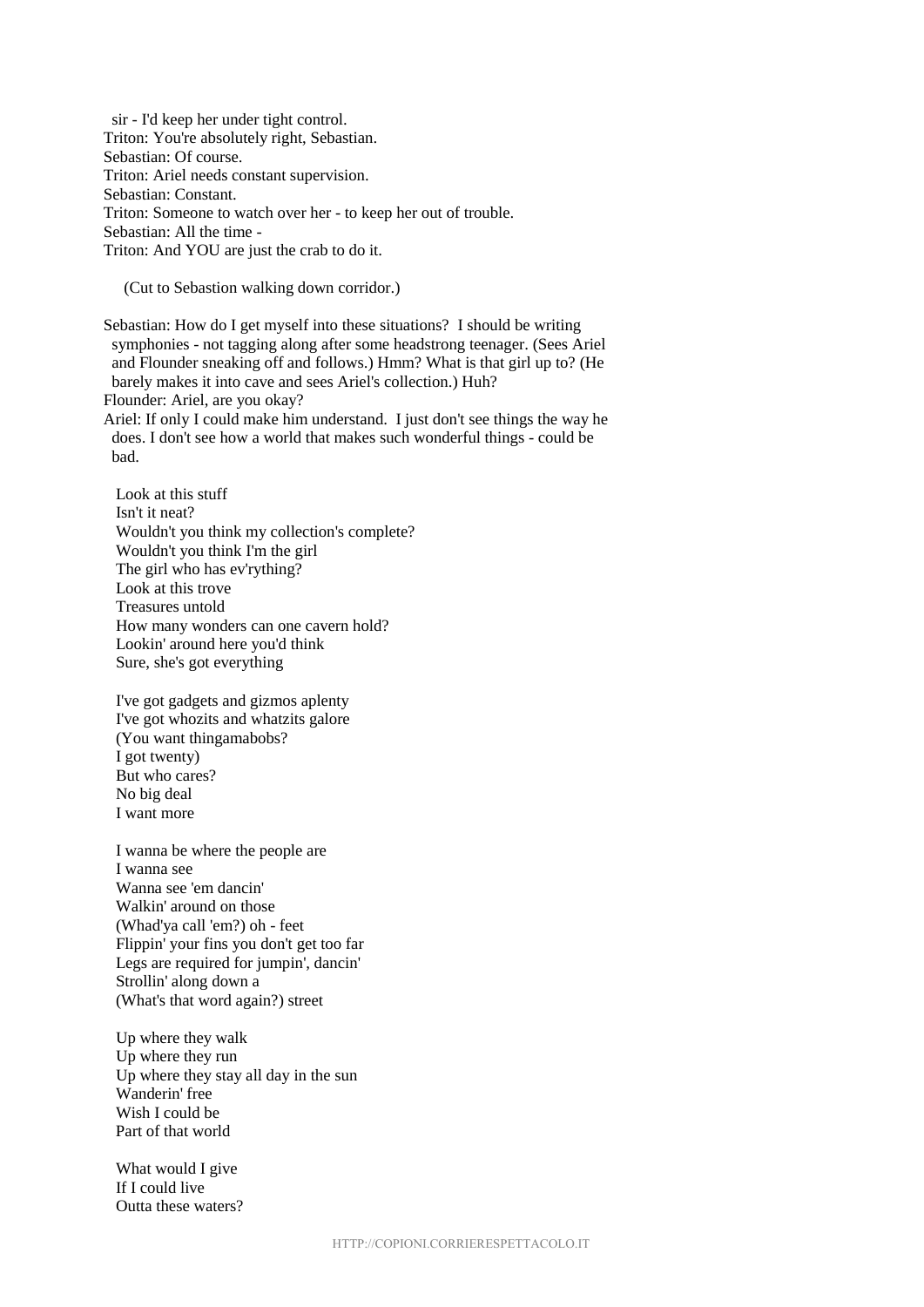What would I pay To spend a day Warm on the sand? Betcha on land They understand Bet they don't reprimand their daughters Bright young women Sick o' swimmin' Ready to stand

 And ready to know what the people know Ask 'em my questions And get some answers What's a fire and why does it (What's the word?) burn?

 When's it my turn? Wouldn't I love Love to explore that shore above? Out of the sea Wish I could be Part of that world

 (Sebastion has been struggling around and now comes crashing down making a lot of noise.) Ariel: Sebastion!? Sebastian: Ariel - what, are you mad? How could you - what is all this? Ariel: It, err, it's just my - collection. . . . Sebastian: Oh. I see. Your collection. Hmmm. IF YOUR FATHER KNEW ABOUT THIS PLACE HE'D - Flounder: You're not gonna tell him, are you? Ariel: Oh, please, Sebastian, he would never understand. Sebastian: Ariel. You're under a lot of pressure down here. Come with me, I'll take you home and get you something warm to drink. (A ship passes by overhead.) Ariel: What do you suppose?... Sebastion: Ariel? Ariel!

 (On surface. Fireworks in the sky around ship. Ariel looks on, amazed. Sebastion and Flounder arrive.)

Sebastion: Ariel, what - what are you- jumpin' jellyfish! Ariel, Ariel! Please come back! (Ariel swims to ship and watches party until Max finds her.)

Eric: (Whistles.) Max, here boy. Hey, come on, mutt, whatcha doing, huh Max? Good boy. (Ariel sees him and is stricken.)

Scuttle: Hey there, sweetie! Quite a show, eh?

Ariel: Scuttle, be quiet! They'll hear you.

Scuttle: Oooh, I gotcha, I gotcha. We're being intrepidatious. WE'RE OUT TO DISCOVER! (Ariel grabs his beak.)

Ariel: I've never seen a human this close before. Oh - he's very handsome, isn't he?

Scuttle: (Looking at Max) I dunno, he looks kinda hairy and slobbery to me. Ariel: Not that one - the one playing the snarfblat.

Grimsby: Silence! Silence! It is now my honour and privilege to present our esteemed Prince Eric with a very special, very expensive, very large birthday present.

Eric: Ah, Grimsby - y'old beanpole, you shouldn't have.

Grimsby: I know. Happy birthday, Eric! (Large, gaudy statue of Eric is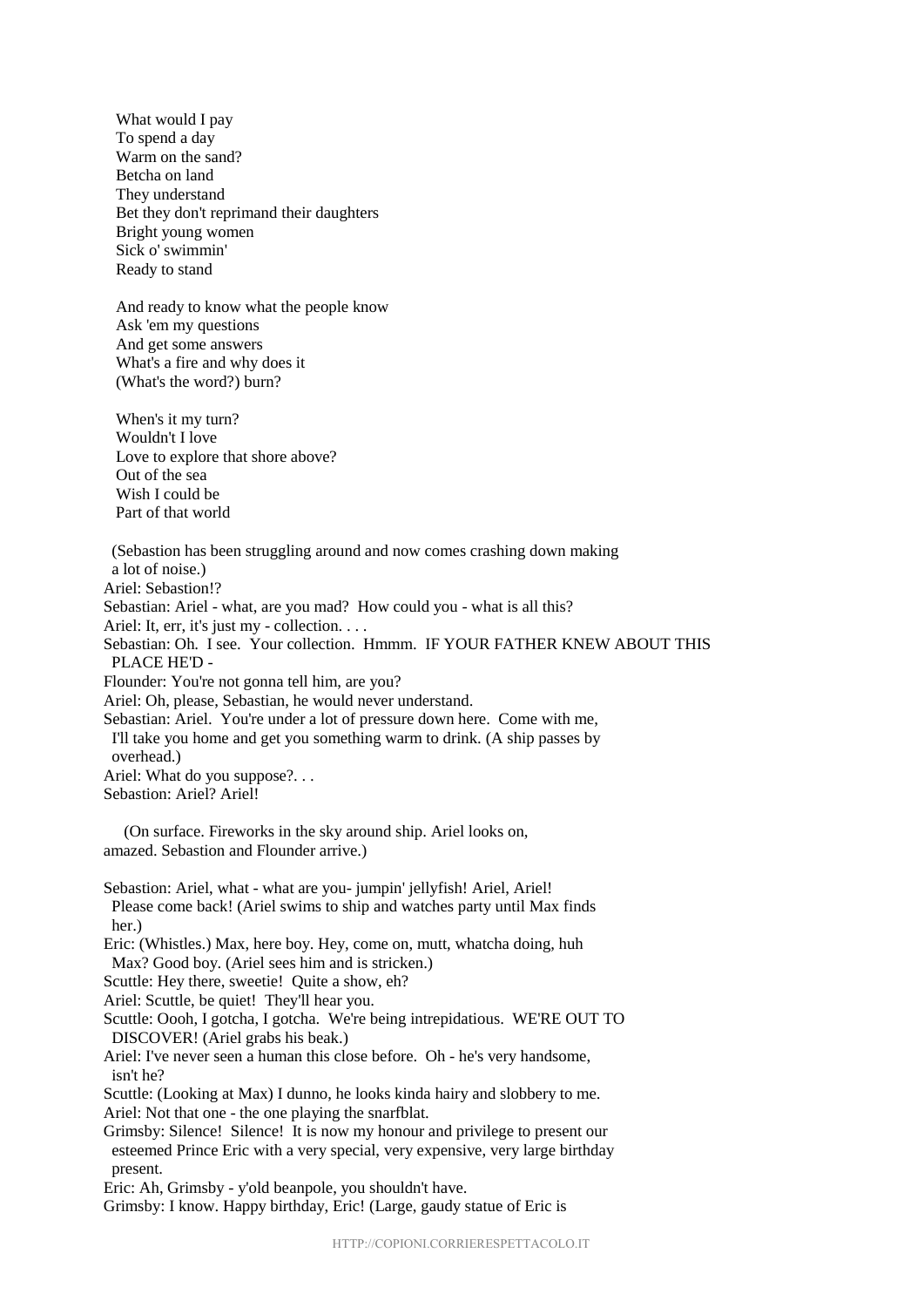revealed. Max growls.)

Eric: Gee, Grim. It's, err, it's, err - it's really somethin'...

Grimsby: Yes, I commissioned it myself. Of course, I had hoped it would be a wedding present, but . . .

Eric: Come on, Grim, don't start. Look, you're not still sore because I didn't fall for the princess of Glauerhaven, are you?

Grimsby: Oh, Eric, it isn't me alone. The entire kingdom wants to see you happily settled down with the right girl.

Eric: Well, she's out there somewhere. I just - I just haven't found her yet. Grimsby: Well, perhaps you haven't been looking hard enough.

Eric: Believe me, Grim, when I find her I'll know - without a doubt. It'll just - bam! - hit me - like lightning. (Lightning and thunder appear and the sky grows dark.)

Sailor: Hurricane a'commin'!! Stand fast! Secure the riggin'! (Storm hits.)

Scuttle: Whoa! The wind's all of a sudden on the move here. (He is blown away.) Oh! Ariel . . . (Ship crashes through storm. Lightning starts a fire. A rock looms ahead.)

Eric: Look out! . . . (Ship crashes and all are thrown overboard except Max.) Grim, hang on! (Sees Max.) Max! (Goes back to save him.) Jump Max! Come on boy, jump! You can do it Max. (He saves Max but is trapped on board.) Grimsby: ERIC! (Ship explodes. Ariel finds Eric near drowning and pulls him

away.)

(On beach. Ariel is sitting next to an unconscious Eric.)

Ariel: Is he - dead?

Scuttle: (Opens Eric's eyelid.) It's hard to say. (Puts his ear against Eric's foot.) Oh, I - I can't make out a heartbeat.

Ariel: No, look! He's breathing. He's so, beautiful.

 What would I give To live where you are? What would I pay To stay here beside you? What would I do to see you Smiling at me?

 Where would we walk? Where would we run? If we could stay all day in the sun? Just you and me And I could be Part of your world

 (Sebastion and Flounder have washed up and are watching scene. Max and Grimsby approach. Ariel hurries away.)

Grimsby: Eric! Oh, Eric. You really delight in these sadistic strains on my blood pressure, don't you?

Eric: A girl - rescued me. . . . She was - singing . . . she had the most beautiful voice.

Grimsby: Ah, Eric, I think you've swallowed a bit too much seawater. Off we go. Come on, Max.

Sebastian: We just gotta forget this whole thing ever happened. The sea king will never know. You won't tell him, I won't tell him. I will stay in one piece.

Ariel:

I don't know when

I don't know how

But I know something's starting right now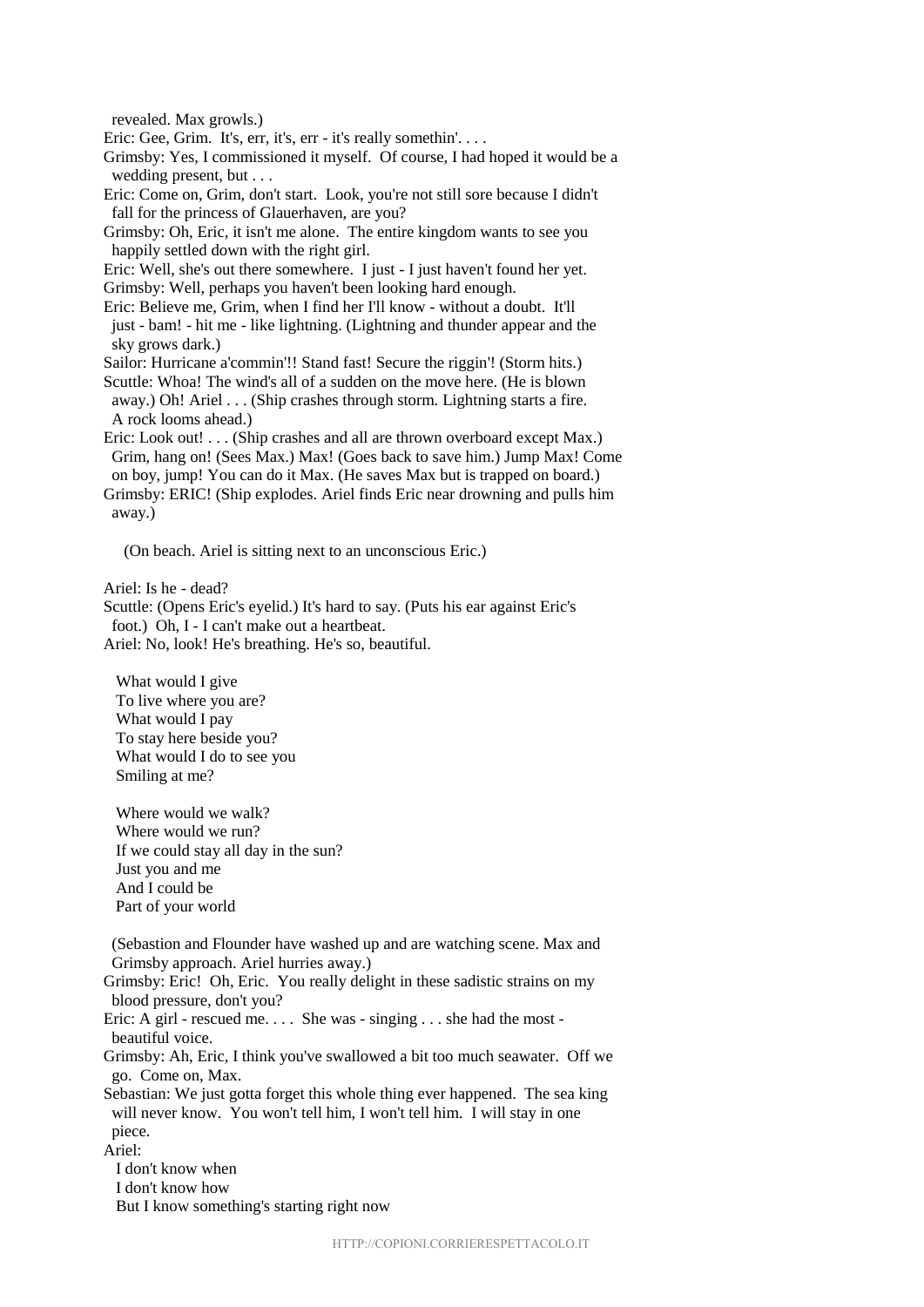Watch and you'll see Some day I'll be Part of your world

(Flotsam and Jetsam appear. Fade to Ursula watching from her chamber.)

Ursula: Oh, no, no, no, no, no, no. I can't stand it - it's too easy. The child is in love with a human. And not just any human - a prince! Her daddy'll LOVE that. King Triton's headstrong, lovesick girl would make a charming addition to my little garden.

(Fade to palace. Then sister's dressing room.)

Andrina: Ariel, dear, time to come out. You've been in there all morning. (Ariel emerges, singing to herself.) Atina: What is with her lately? Ariel: Morning, Daddy. (Ariel swims off.) Atina: Oh, she's got it bad. Triton: What? What has she got? Andrina: Isn't it obvious, Daddy? Ariel's in love. Triton: Ariel? In love?

(Cut to Sebastion pacing on rock outside.)

Sebastian: O.K. So far, so good. I don't think the king knows. But it will not be easy keeping something like this a secret for long. Ariel: (Picking petals off a flower) He loves me . . . hmmm, he loves me not. . . . He loves me! I knew it! Sebastian: Ariel, stop talking crazy. Ariel: I gotta see him again - tonight! Scuttle knows where he lives. Sebastian: Ariel - please. Will you get your head out of the clouds and back in the water where it belongs? Ariel: I'll swim up to his castle. Then Flounder will splash around to get his attention, and then with - Sebastian: Down HERE is your home! Ariel - listen to me. The human world it's a mess. Life under the sea is better than anything they got up there.

 The seaweed is always greener In somebody else's lake You dream about going up there But that is a big mistake Just look at the world around you Right here on the ocean floor Such wonderful things surround you What more is you lookin' for?

 Under the sea Under the sea Darling it's better Down where it's wetter Take it from me Up on the shore they work all day Out in the sun they slave away While we devotin' Full time to floatin' Under the sea

 Down here all the fish is happy As off through the waves they roll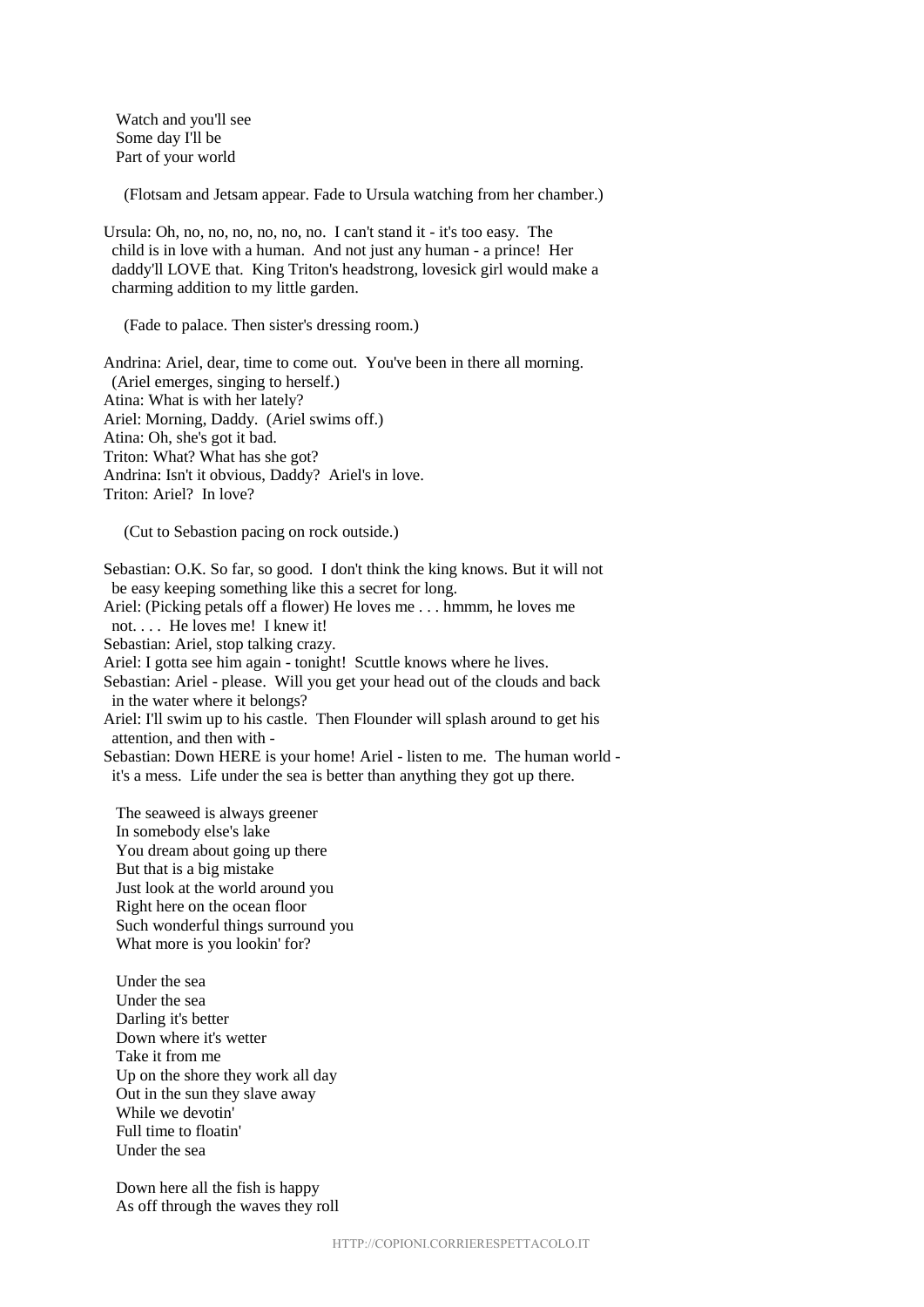The fish on the land ain't happy They sad 'cause they in their bowl But fish in the bowl is lucky They in for a worser fate One day when the boss get hungry Guess who's gon' be on the plate

 Under the sea Under the sea Nobody beat us Fry us and eat us In fricassee We what the land folks loves to cook Under the sea we off the hook We got no troubles Life is the bubbles Under the sea Under the sea Since life is sweet here We got the beat here Naturally Even the sturgeon an' the ray They get the urge 'n' start to play We got the spirit You got to hear it Under the sea

 The newt play the flute The carp play the harp The plaice play the bass And they soundin' sharp The bass play the brass The chub play the tub The fluke is the duke of soul (Yeah) The ray he can play The lings on the strings The trout rockin' out The blackfish she sings The smelt and the sprat They know where it's at An' oh that blowfish blow

 Under the sea Under the sea When the sardine Begin the beguine It's music to me What do they got? A lot of sand We got a hot crustacean band Each little clam here know how to jam here Under the sea Each little slug here Cuttin' a rug here Under the sea Each little snail here Know how to wail here That's why it's hotter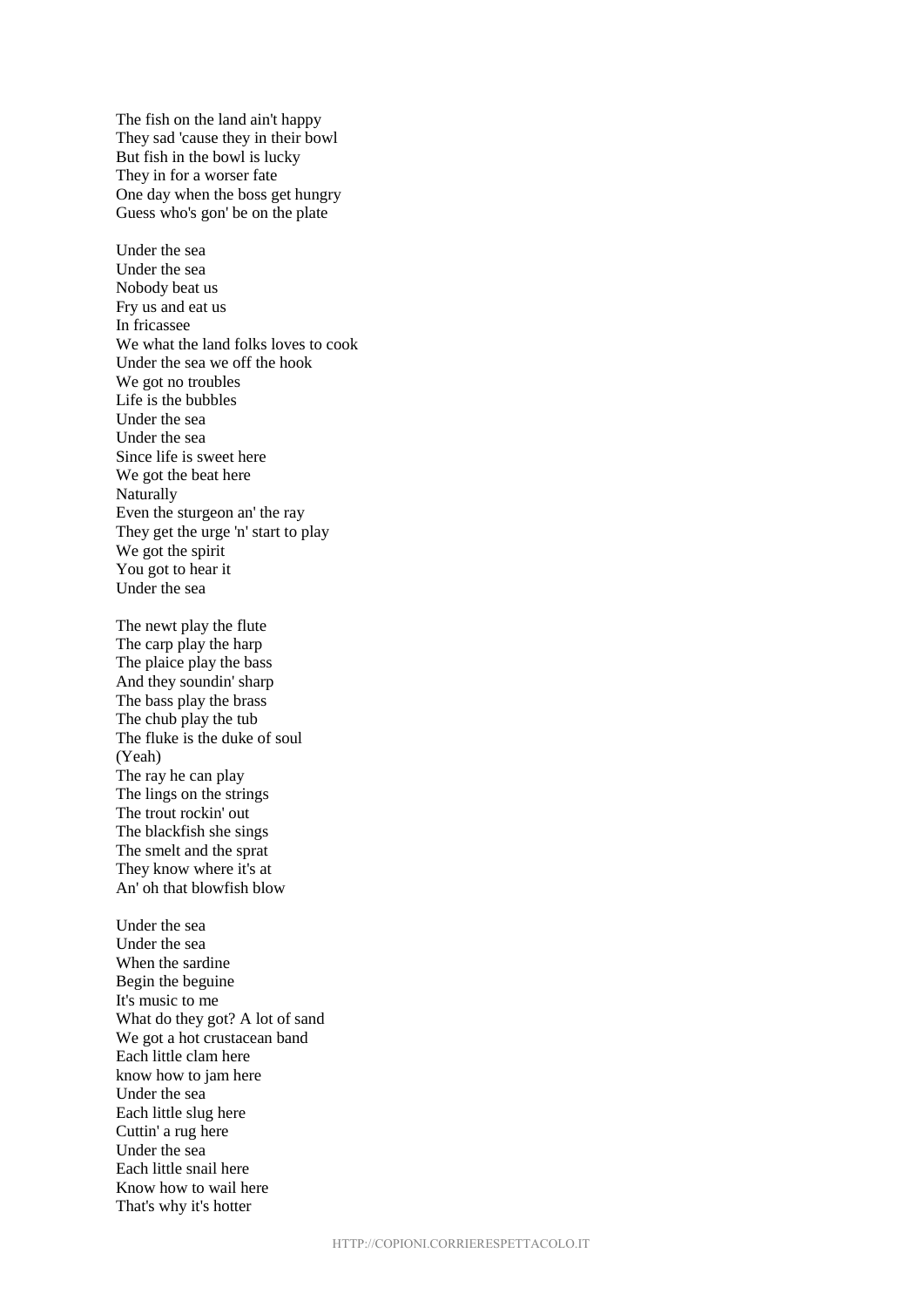Under the water Ya we in luck here Down in the muck here Under the sea

 (They discover that Ariel has left with Flounder.) Ariel? Ariel? Oh . . . somebody's got to nail that girl's fins to the floor. Seahorse: Sebastian! Sebastian, I've been looking all over for you. I've got an urgent message from the sea king. Sebastian: The sea king? Seahorse: He wants to see you right away - something about Ariel. Sebastian: He knows!

(In palace throne room. Triton looking at flower.)

Triton: Let's see, now. . . . Oh, who could the lucky merman be? (Notices Sebastion.) Come in, Sebastion. Sebastian: (Sotto) I mustn't overreact. I must remain calm. (Five octaves higher than normal) Yes - (loco) yes, Your Majesty. Triton: Now, Sebastian, I'm concerned about Ariel. Have you noticed she's been acting peculiar lately? Sebastian: Peculiar? Triton: You know, moaning about, daydreaming, singing to herself. . . . You haven't noticed, hmm? Sebastian: Oh - well, I - Triton: Sebastian. . . . Sebastian: Hmmm? Triton: I know you've been keeping something from me. . . . Sebastian: Keeping . . . something? Triton: About Ariel? Sebastian: Ariel ...? Triton: In love? Sebastian: I tried to stop her, sir. She wouldn't listen. I told her to stay away from humans - they are bad, they are trouble, they - Triton: Humans? WHAT ABOUT HUMANS? Sebastian: Humans? Ho ho ho ho. . . . Who said anything about humans?

(Fade to Ariel and Flounder entering cave.)

Ariel: Flounder, why can't you just tell me what this is all about? Flounder: You'll see. It's a suprise. Ariel: (Sees statue of Eric.) Oh, Flounder- Flounder you're the best! it looks just like him. It even has his eyes. "Why, Eric, run away with you? This is all so - so sudden. . . . (Turns around and sees Triton.) Daddy! . . . Triton: I consider myself a reasonable merman. I set certain rules, and I expect those rules to be obeyed. Ariel: But Daddy!- Triton: Is it true you rescued a human from drowing? Ariel: Daddy, I had to-Triton: Contact between the human world and the mer-world is strictly for bidden. Ariel, you know that! Everyone knows that! Ariel: He would have died-Triton: One less human to worry about! Ariel: You don't even know him. Triton: Know him? I don't have to know him. They're all the same. Spineless, savage, harpooning, fish-eaters, incapable of any feeling-Ariel: Daddy, I love him! Triton: No . . . Have you lost your senses completely? He's a human, you're

a mermaid!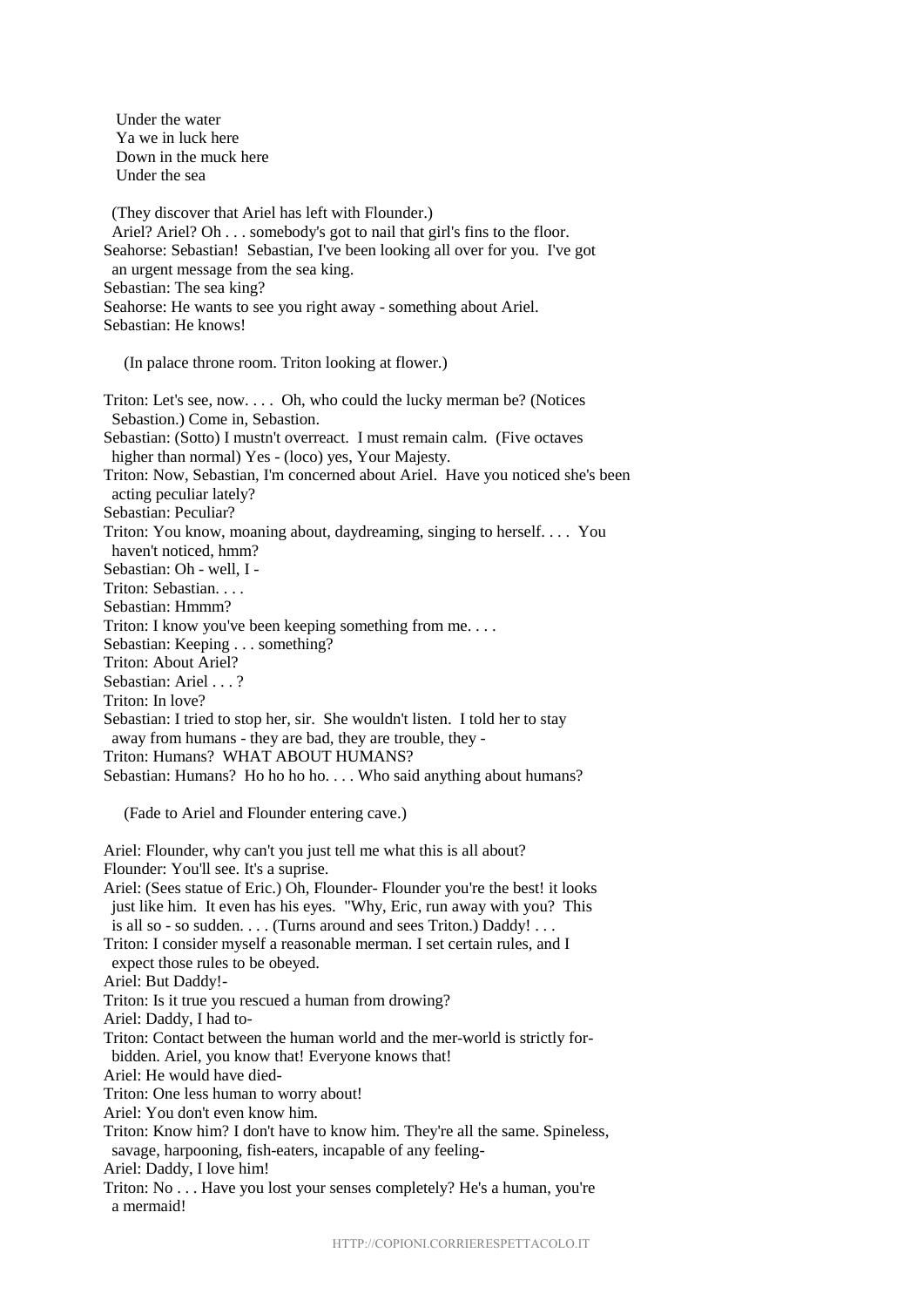Ariel: I don't care. Triton: So help me Ariel, I am going to get through to you. And if this is the only way, so be it. (Begins to blast the artifacts with his trident.) Ariel: Daddy!... No ... No, please- Daddy, stop!... Daddy, Nooo!!... (He blasts statue. Ariel begins crying and he leaves, ashamed.) Sebastion: Ariel, I... Ariel: (Still crying.) Just go away. (He leaves and Flotsan and Jetsam appear.) Flotsam: Poor child. Jetsam: Poor, sweet child. Flotsam: She has a very serious problem Jetsam: If only there were something we could do. Flotsam: But there is something. Ariel: Who - who are you? Jetsam: Don't be scared. Flotsam: We represent someone who can help you. Jetsam: Someone who could make all your dreams come true. Flotsam and Jetsam: Just imagine - Jetsam: You and your prince - Flotsam and Jetsam: Together, forever. . . . Ariel: I don't understand. Jetsam: Ursula has great powers Ariel: The sea witch? Why, that's - I couldn't possibly - no! Get out of here! Leave me alone! Flotsam: Suit yourself. Jetsam: It was only a suggestion. [Jetsam flicks the statue's broken face towards Ariel.] Ariel: [Looking at the face] Wait. Flotsam and Jetsam: Yeeeeeeeeeess? (Cut to outside of cave with Flounder and Sebastion.) Flounder: (snif) Poor Ariel. Sebastion: I didn't mean to tell, it was an accident. (Ariel passes by.) Ariel - where are you going? Ariel, what are you doing here with this riff-raff? riel: I'm going to see Ursula. Sebastian: Ariel, no! No, she's a demon, she's a monster! Ariel: Why don't you go tell my father? You're good at that. Sebastion: But . . . But, I . . . (To Flounder.) Come on. (They travel towards Ursula's cavern.) Flotsam and Jetsam: This way. (Ariel enters and is hung up in the garden of souls.)

Ursula: Come in. Come in, my child. We mustn't lurk in doorways - it's rude. One MIGHT question your upbringing. . . . Now, then. You're here because you have a thing for this human. This, er, prince fellow. Not that I blame you - he is quite a catch, isn't he? Well, angel fish, the solution to your problem is simple. The only way to get what you want - is to become a human yourself.

Ariel: Can you DO that?

Ursula: My dear, sweet child. That's what I do - it's what I live for. To help unfortunate merfolk - like yourself. Poor souls with no one else to turn to.

 I admit that in the past I've been a nasty They weren't kidding when they called me, well, a witch But you'll find that nowadays I've mended all my ways Repented, seen the light and made a switch True? Yes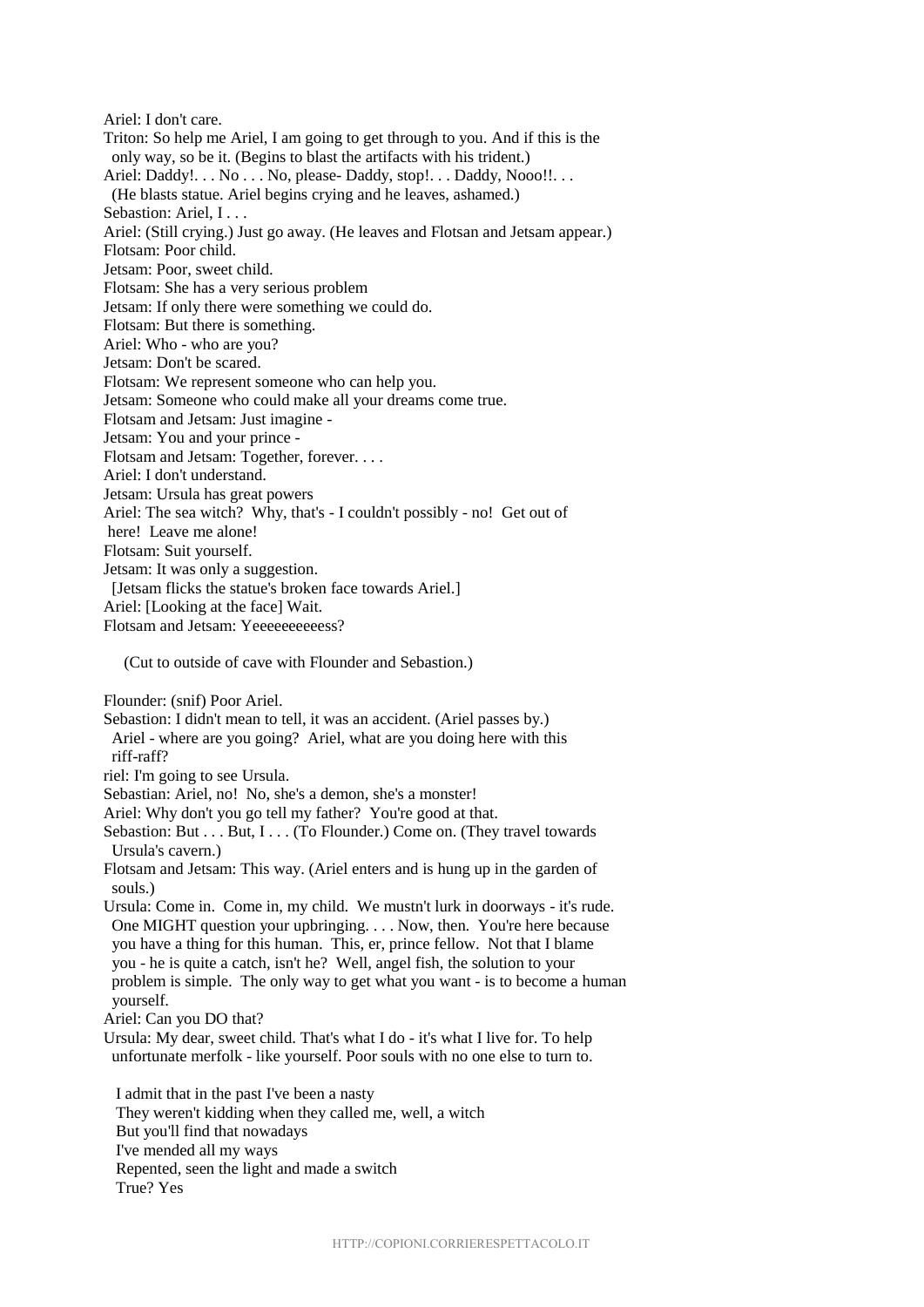And I fortunately know a little magic It's a talent that I always have possessed And here lately, please don't laugh I use it on behalf Of the miserable, lonely and depressed (Pathetic)

 Poor unfortunate souls In pain In need This one longing to be thinner That one wants to get the girl And do I help them? Yes, indeed Those poor unfortunate souls So sad So true They come flocking to my cauldron Crying, "Spells, Ursula please!" And I help them? Yes, I do

 Now it's happened once or twice Someone couldn't pay the price And I'm afraid I had to rake 'em 'cross the coals Yes, I've had the odd complaint But on the whole I've been a saint To those poor unfortunate souls

 Now, here's the deal. I will make you a potion that will turn you into a human for three days. Got that? Three days. Now listen, this is import ant. Before the sun sets on the third day, you've got to get dear ol' princey to fall in love with you. That is, he's got to kiss you. Not just any kiss - the kiss of true love. If he does kiss you before the sun sets on the third day, you'll remain human, permanently, but - if he doesn't, you turn back into a mermaid, and - you belong to me.

Sebastion: No Ariel! (He is silenced by Flotsam and Jetsam.) Ursula: Have we got a deal?

Ariel: If I become human, I'll never be with my father or sisters again.

Ursula: That's right. . . . But - you'll have your man. Life's full of tough choices, innit? Oh - and there is one more thing. We haven't discussed the subject of payment. You can't get something for nothing, you know. Ariel: But I don't have any -

Ursula: I'm not asking much. Just a token, really, a trifle. You'll never even miss it. What I want from you is . . . your voice.

Ariel: My voice?

Ursula: You've got it, sweetcakes. No more talking, singing, zip.

Ariel: But without my voice, how can I -

Ursula: You'll have your looks! Your pretty face! And don't underestimate the importance of body language! Ha!

 The men up there don't like a lot of blabber They think a girl who gossips is a bore Yes, on land it's much preferred For ladies not to say a word And after all, dear, what is idle prattle for?

 Come on, they're not all that impressed with conversation True gentlemen avoid it when they can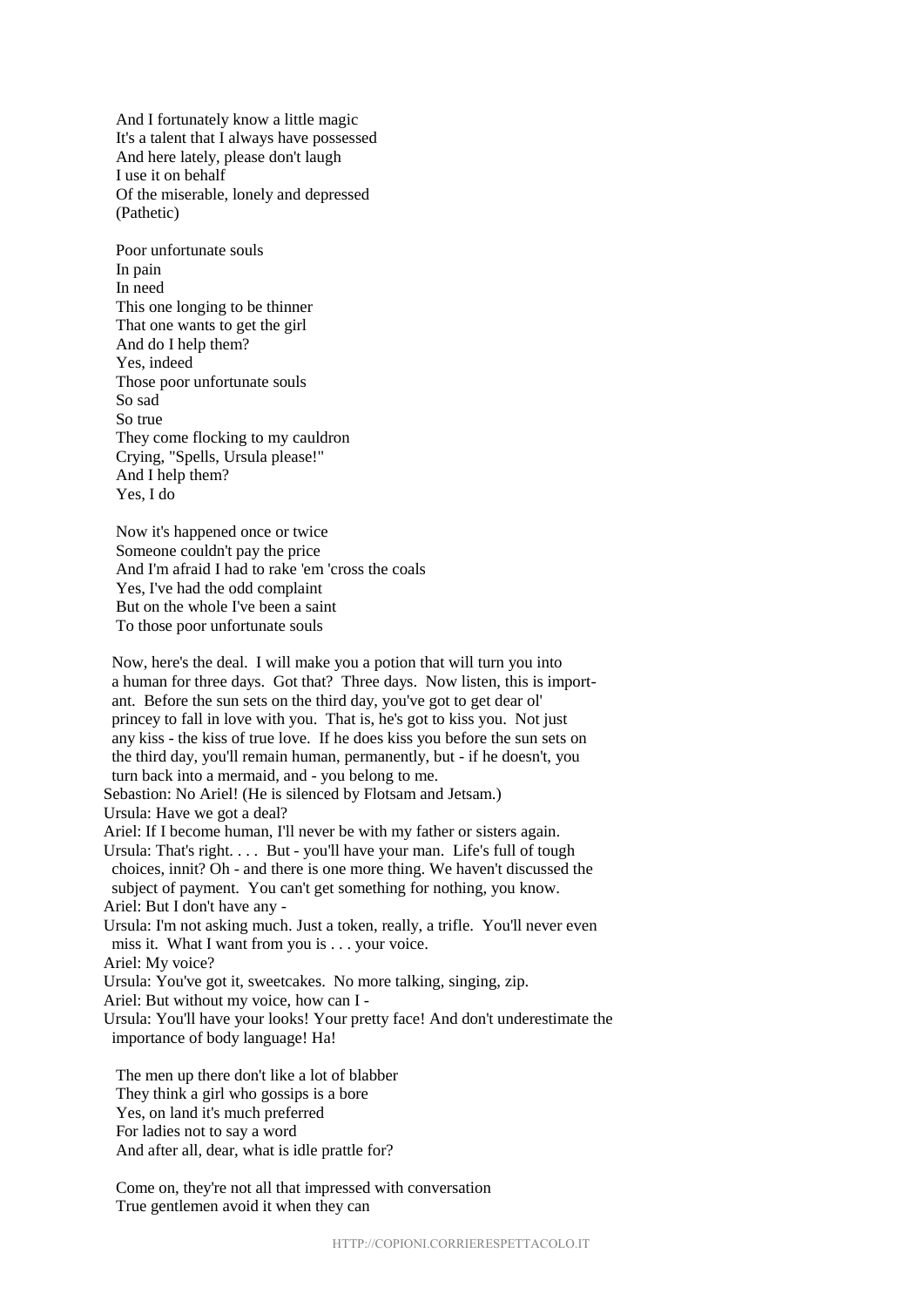But they dote and swoon and fawn On a lady who's withdrawn It's she who holds her tongue who gets her man

 Come on, you poor unfortunate soul Go ahead! Make your choice! I'm a very busy woman And I haven't got all day It won't cost much Just your voice! You poor unfortunate soul It's sad But true If you want to cross a bridge, my sweet You've got to pay the toll Take a gulp and take a breath And go ahead and sign the scroll! Flotsam, Jetsam, now I've got her, boys The boss is on a roll This poor unfortunate soul.

 (Ariel signs contract.) Paluga, sarruga, come winds of the Caspian Sea. Now rings us glossitis and max laryngitis, La voce to me! Now . . . sing! Ariel: (Sings.)

Ursula: Keep singing! (Giant magical hands rip out Ariel's voice and give it to Ursula. She laughs as Ariel is changed into a human and rushed to the surf ace by Flounder and Sebastion.)

(Fade to beach. Eric and Max are walking near castle.)

Eric: (Playing flute.) That voice. I can't get it out of my head. I've looked everywhere, Max - where could she be? (On other side of rocks Ariel is washed up. Sebastion and Flounder are exausted. Ariel sees her legs and is amazed.)

Scuttle: Well, look at what the catfish dragged in! Look at ya! Look at ya! There's something different. Don't tell me - I got it. It's your hairdo, right? You've been using the dinglehopper, right? No? No huh, well let me see. New . . . seashells? No new seashells. I gotta admit I can't put my foot on it right now, but if I just stand here long enough I know that I'll -

Sebastian: SHE'S GOT LEGS, YOU IDIOT! She traded her voice to the sea witch and got legs. Jeez, man . . .

Scuttle: I knew that.

Flounder: Ariel's been turned into a human. She's gotta make the prince fall in love with her, and he's gotta ki- he's gotta kiss her. (Ariel tries to get up.)

Sebastion: And she's only got three days. Just look at her. On legs. On human legs! My nerves are shot. This is a catastrophe! What would her father say? I'll tell you what her father'd say, he'd say he's gonna kill himself a crab, that's what her father'd say! I'm gonna march meself straight home right now and tell him just like I shoulda done de minute- (Ariel grabs him.) . . . and don't you shake your head at me, young lady. Maybe there's still time. If we could get that witch to give you back your voice, you could go home with all the normal fish, and just be . . . just be . . . just be miserable for the rest of your life. All right, all right. I'll try to help you find that prince. Boy. What a soft-shell I'm turning out to be.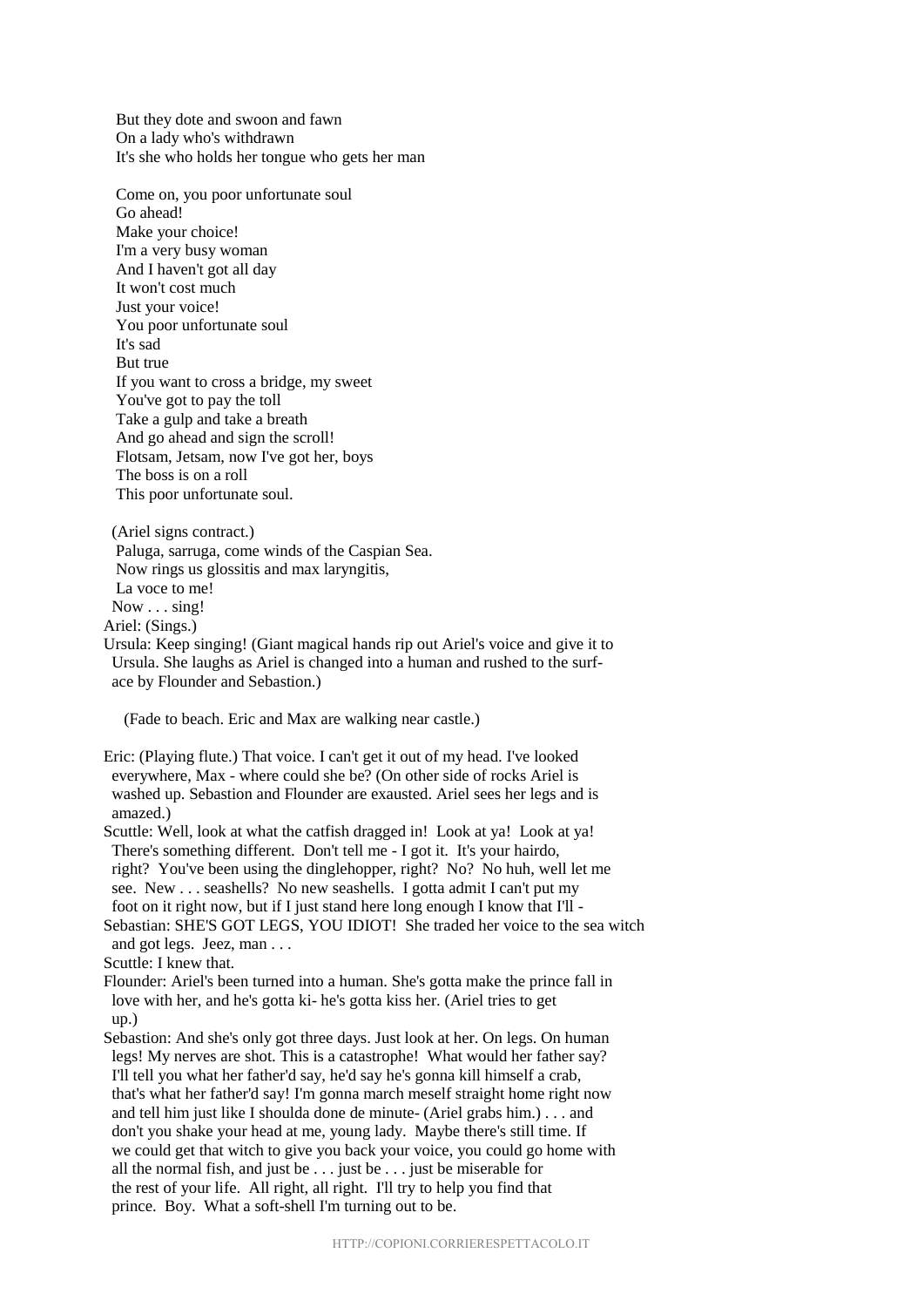Scuttle: Now, Ariel, I'm tellin' ya, if you wanna be a human the first thing you gotta do is dress like one. Now lemme see.

(Cut to Eric and Max. Max smells Ariel and gets excited.)

Eric: Max? Huh . . . what, Max!

Scuttle: (Whistles.) Ya look great kid. Ya look - sensational. (They hear Max. He arrives and chases Ariel up on a rock.)

Eric: Max . . . Max - Quiet Max! What's gotten into you fella? (Sees Ariel.) Oh . . . Oh, I see. Are you O.K., miss? I'm sorry if this knucklehead scared you. He's harmless, really - . . . you . . . seem very familiar . . . to me. Have we met? We have met? I knew it! You're the one - the one I've been looking for! What's your name? (Ariel mouths "Ariel" but no words come out.) What's wrong? What is it? You can't speak? (Ariel shakes her head.) Oh. Then you couldn't be who I thought. (Ariel and Max look frustrated. She tries pantomime.) What is it? You're hurt? No, No . . . You need help. (She falls into him.) Whoa, whoa, careful - careful - easy. Gee, you must have really been through something. Don't worry, I'll help you. Come on . . . Come on, you'll be okay.

(Fade to Ariel in bath playing with bubbles.)

Carlotta: Washed up from a shipwreck. Oh, the poor thing. We'll have you feeling better in no time. [Picks up Ariel's "dress"] I'll just - I'll just get this washed for you.

(Cut to Sebastion in dress getting washed.)

Woman 1: Well you must have at least heard about this girl.

Woman 2: Well, Gretchen says . . . (Sebastion is dunked.) . . . since when has Gretchen got anything right. I mean really, this girl shows up in rags and doesn't speak-

Sebastion: Madame, please ! . . .

Woman 2: . . . not my idea of a princess. If Eric's looking for a girl, I know a couple of highly available ones right here . . . (Sebastion dives into kitchen and sees various fish cooking. He faints.)

(Cut to castle dining room.)

Grimsby: Oh, Eric, be reasonable. Nice young ladies just don't - swim around rescuing people in the middle of the ocean and then - flutter off into oblivion, like some -

Eric: I'm tellin' you, Grim, she was REAL! I'm gonna find that girl - and I'm gonna marry her.

Carlotta: Ha Ha. Come on honey. Don't be shy. (Ariel enteres in a beautiful dress.)

Grimsby: Oh, Eric, isn't she a vision?

Eric: You look - wonderful.

Grimsby: Come come come, you must be famished. Let me help you my dear. There we go - ah - quite comfy? Uh. It's - It's not ofen that we have such a lovely dinner guest, eh Eric? (Ariel starts combing hair with a fork. They look dumbfounded and she is embarrased. She sees pipe and brightens.) Uh, do you like it? It is rather - fine . . . (She blows its contents into his face. Eric laughs.)

Carlotta: Oh, my!

Eric: Ahem, so sorry Grim.

Carlotta: Why, Eric, that's the first time I've seen you smile in weeks.

Grimsby: (Wiping his face.) Oh, very amusing. Carlotta, my dear, what's for dinner?

Carlotta: Oooh, you're gonna love it. Chef's been fixing his specialty,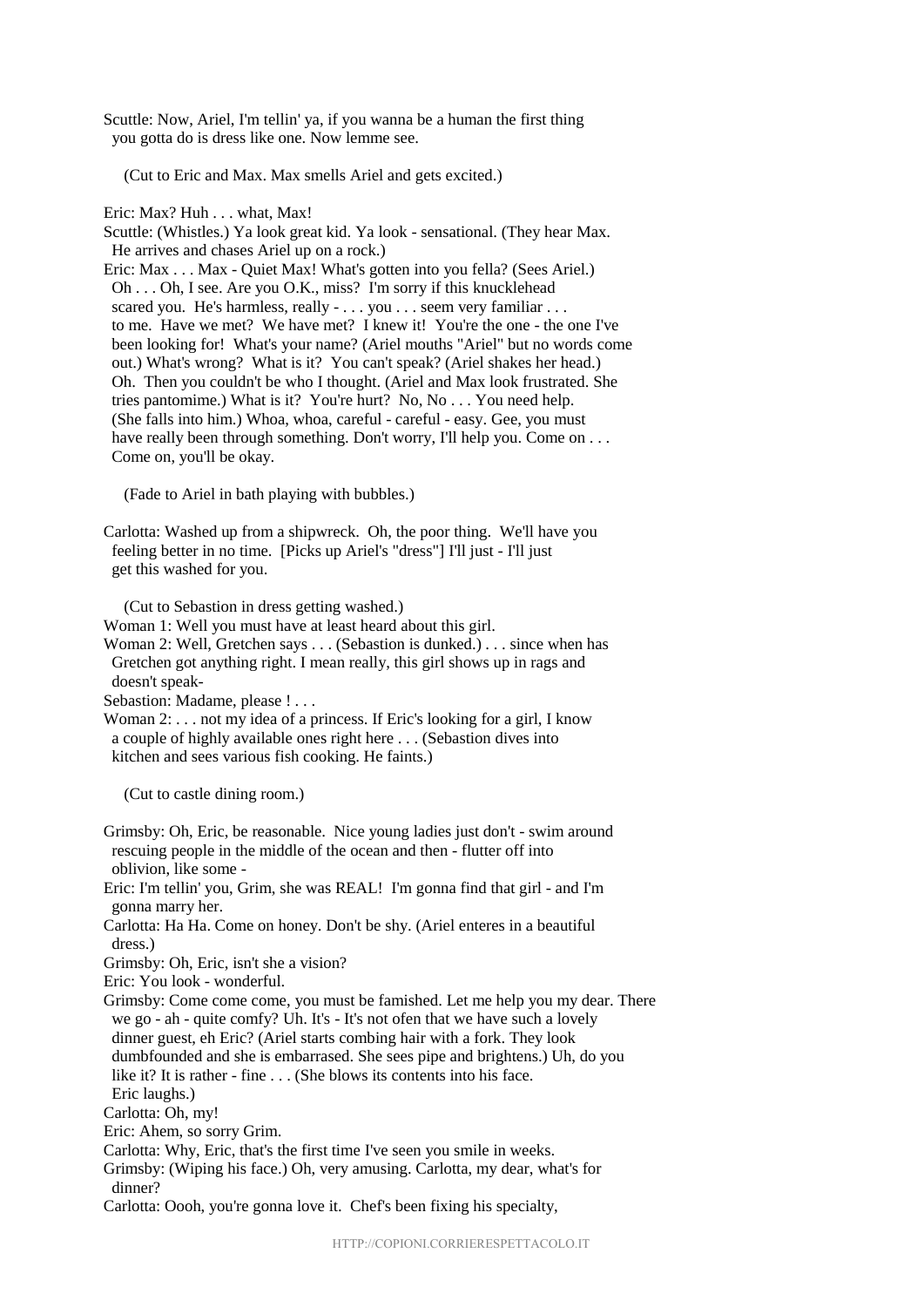stuffed crab.

(Cut to Sebastion watching Louis cook. He is humming to himself.)

Louis:

 Les poissons Les poissons How I love les poissons Love to chop And to serve little fish First I cut off their heads Then I pull out the bones Ah mais oui Ca c'est toujours delish Les poissons Les poissons Hee hee hee Hah hah hah With the cleaver I hack them in two I pull out what's inside And I serve it up fried God, I love little fishes Don't you?

 Here's something for tempting the palate Prepared in the classic technique First you pound the fish flat with a mallet Then you slash through the skin Give the belly a slice Then you rub some salt in 'Cause that makes it taste nice Zut alors, I have missed one!

 Sacre bleu What is this? How on earth could I miss Such a sweet little succulent crab? Quel dommage What a loss Here we go in the sauce Now some flour, I think Just a dab Now I stuff you with bread It don't hurt 'cause you're dead And you're certainly lucky you are 'Cause it's gonna be hot In my big silver pot Toodle loo mon poisson Au revoir!

 (Sebastion hops back and Louis grabs him again.) What is this? (Sebastion pinches his nose and a battle ensues. Louis knocks over a large cabinet.)

(Cut to dining room. Huge crash is heard.)

Carlotta: I think I'd better go see what Louis is up to.

(Back to kitchen. Louis is trashing the place.)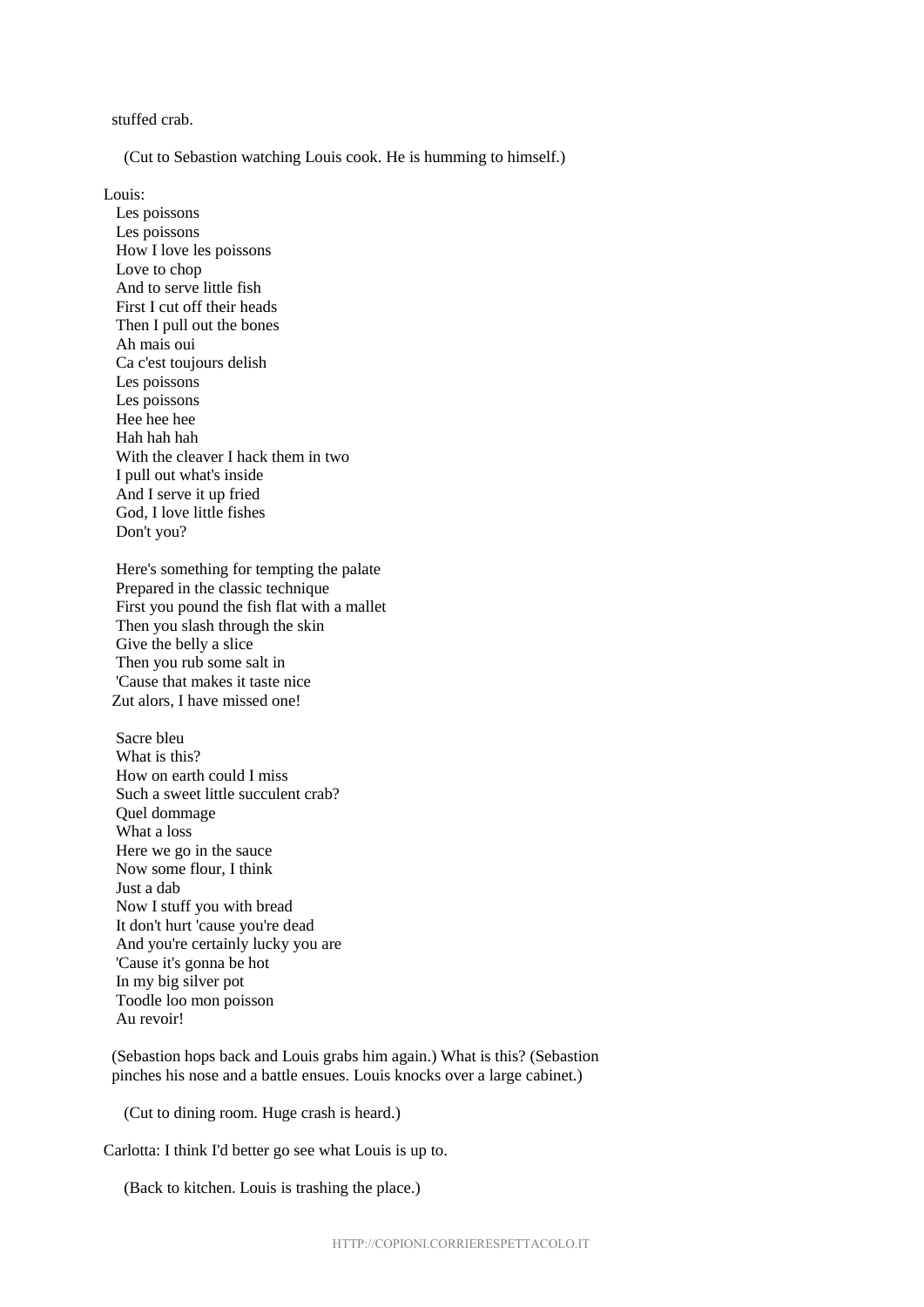Louis: Come out you little pipsqueak and fight like a man! Carlotta: Louis! What are you doing? Louis: Well - I - I was just - er, er, I'm sorry, madame.

(Cut back to dining room.)

Grimsby: You know, Eric, perhaps our young guest might enjoy seeing some of the sights of the kingdom. Something in the way of a tour? Eric: I'm sorry, Grim, what was that? Grimsby: You can't spend all your time moping about, you need to get out. Do something, have a life. (Grimsby lifts his plate's cover to reveal Sebastian cowering in the salad.) Get your mind off - Eric: Easy, Grim, Easy. (Ariel lifts her own plate cover and signals for Sebastian to hide there. Sebastian rushes across while no one is looking.) It's not a bad idea. If she's interested. Well - whaddaya say? Would you

like to join me on a tour of my kingdom tomorrow?

(Ariel nods vigorously, leaning heavily on her plate's cover.)

Grimsby: Wonderful, now let's eat, before this crab wanders off my plate.

(Fade to Ariel watching Eric and Max from balcony.)

Eric: Come here boy! . . . Arrr . . . (He sees Ariel and waves. She is embarassed and goes back inside.)

Sebastian: This has got to be, without a doubt, the single most humiliating day of my life. I hope you appreciate what I go through for you, young lady. Now - we got to make a plan to get that boy to kiss you. Tomorrow, when he takes you for that ride, you gotta look your best. You gotta bat your eyes like this. You gotta pucker up your lips - like this. (He sees she is asleep.) Hm. You are hopeless child. You know dat? Completely hopeless . . .

(Fade to undersea palace. Seahorse swims up to Triton.)

Triton: Any sign of them?

Seahorse: No, Your Majesty. We've searched everywhere. We've found no trace of your daughter - or Sebastian.

Triton: Well, keep looking. Leave no shell unturned, no coral unexplored. Let no one in this kingdom sleep until she's safe at home.

Seahorse: Yes sire. (He leaves.)

Triton: Oh, what have I done? What have I done?

 (Morning at castle. Ariel and Eric leave for their tour. Ariel is amazed by everything.)

Flounder: (As they pass water.) Has he kissed her yet?

Sebastion: Not yet.

Flounder: Ohh . . . (Ariel and Eric go dancing and see the town.)

Scuttle: Yo, Flounder! Any kissing?

Flounder: No, not yet.

Scuttle: Hmm. Well they - they better get crackin'. (They leave town and Ariel drives, almost crashing. They end up rowing on a still lagoon in the even ing.)

Flounder: Move over - move your big feathers. I can't see a thing.

Scuttle: Nothing is happening. . . . Only one day left, and that boy ain't puckered up once. O.K. All right, this calls for a little vocal romantic stimulation. Stand back. (He flies over and sings very badly.)

Eric: Wow. Somebody should find that poor animal and put it out of its misery.

Sebastian: Jeez, man, I'm surrounded by amateurs! You want something done,

you've got to do it yourself. First, we got to create the mood.

Percussion. . . . Strings. . . . Winds. . . . Words. . . .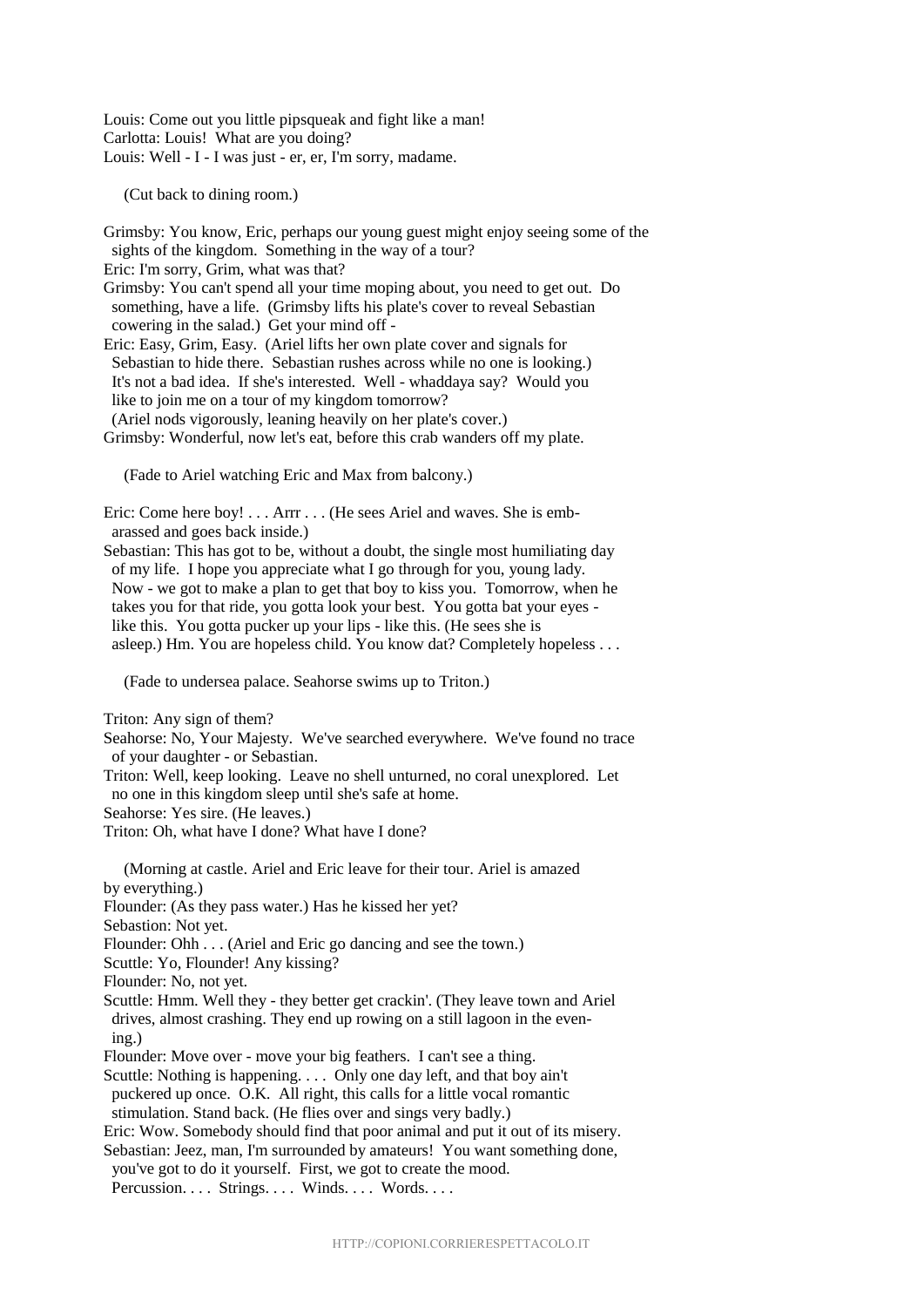There you see her Sitting there across the way She don't got a lot to say But there's something about her And you don't know why But you're dying to try You wanna kiss the girl Eric: Did you hear something? Sebastion: Yes, you want her Look at her, you know you do Possible she wants you too There is one way to ask her It don't take a word Not a single word Go on and kiss the girl Sha la la la la la My oh my Look like the boy too shy Ain't gonna kiss the girl Sha la la la la la Ain't that sad? Ain't it a shame? Too bad, he gonna miss the girl Eric: You know, I feel really bad not knowing your name. Heh - maybe I could guess. Is it, err, Mildred? O.K., no. How 'bout - Diana? Rachel? Sebastian: Ariel. Her name is Ariel. Eric: Ariel? Ariel? Well, that's kinda pretty. O.K. - Ariel. . . Sebastion: Now's your moment Floating in a blue lagoon Boy you better do it soon No time will be better She don't say a word And she won't say a word Until you kiss the girl Sha la la la la la Don't be scared You got the mood prepared Go on and kiss the girl Sha la la la la la Don't stop now Don't try to hide it how You want to kiss the girl Sha la la la la la Float along And listen to the song The song say kiss the girl Sha la la la la The music play Do what the music say You got to kiss the girl You've got to kiss the girl You wanna kiss the girl You've gotta kiss the girl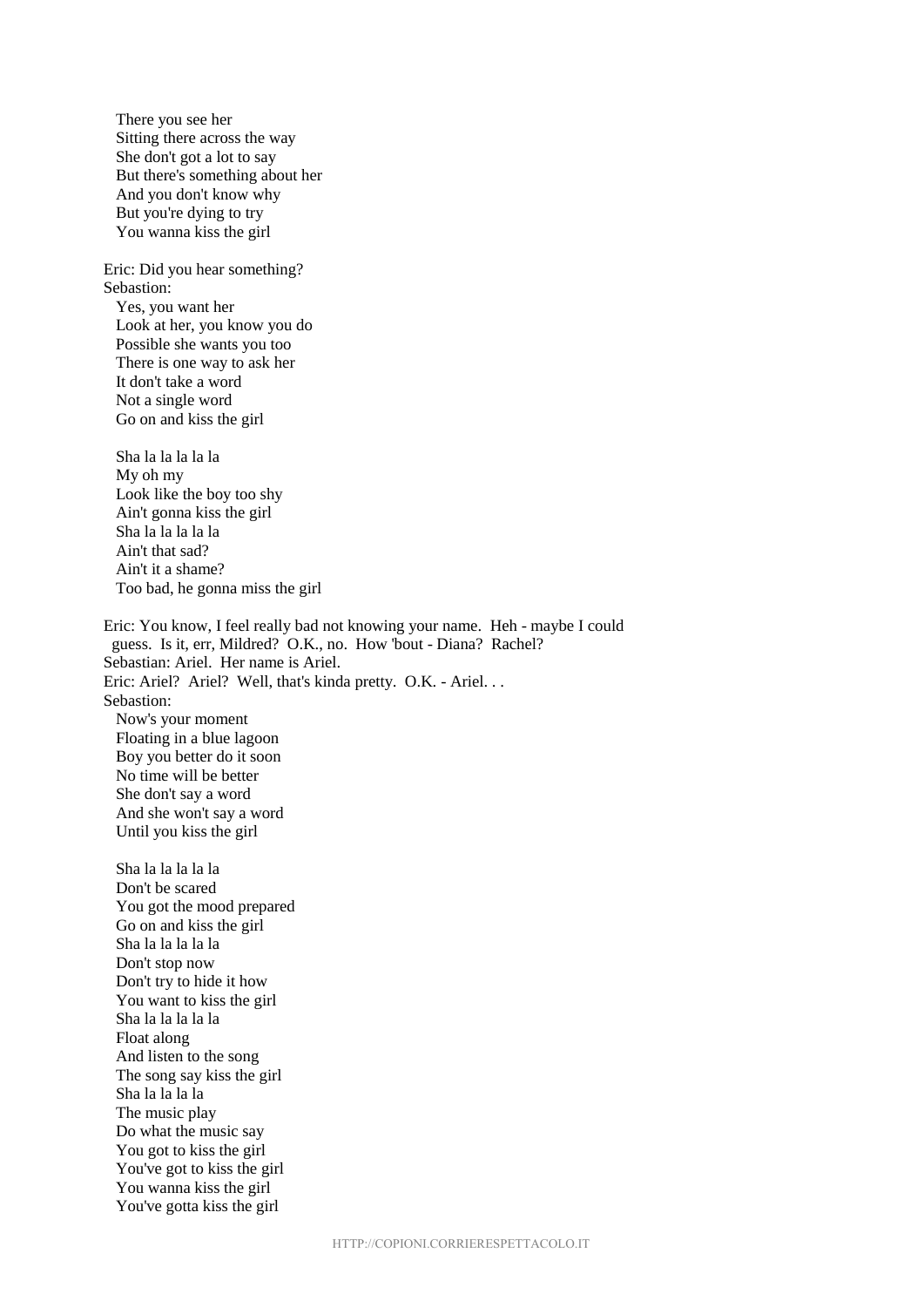Go on and kiss the girl

 (The boat tips over.) Eric: Whoa, hang on - I've gottcha. (Flotsam and Jetsam congradulate each other.)

(Cut to Ursula's cavern.)

Ursula: Nice work, boys. That was a close one. Too close. The little tramp! Oh, she's better than I thought. At this rate, he'll be kissing her by sunset for sure. Well, it's time Ursula took matters into her own tentacles! Triton's daughter will be mine - and then I'll make him writhe. I'll see him wriggle like a worm on a hook! (Laughing, she transforms into a human with Ariel's voice.)

 (Fade to castle at night. Eric is playing the flute and contemplating as Grimsby approaches.)

Grimsby: Eric, if I may say, far better than any dream girl, is one of flesh and blood, one warm and caring, and right before your eyes. (He sees Ariel, sighs, and tosses away flute. He is distracted by Ursula/Vanessa singing with Ariel's voice and is placed under her spell.)

(Scuttle flying toward castle in morning.)

Scuttle: Ariel! Ariel, wake up! Wake up! I just heard the news. Congratulations, kiddo, we did it!

Sebastian: What is this idiot babbling about?

Scuttle: Right - as if you two didn't know, uh? The whole town's buzzin' about the prince gettin' himself hitched this afternoon! You know, he's getting married! You silly sidewalker! I just wanted to wish you luck. I'll catch you later, I wouldn't miss it! (Ariel brightens and runs downstairs, only to see Eric and Vanessa together.)

Grimsby: Well, uh - err, Eric. I-it appears that I was mistaken. This mystery maiden of yours does - in fact exist. And - and she is lovely. Congratula tions, my dear.

Eric: We wish to be married as soon as possible.

Grimsby: Oh, yes - of course, Eric, but, er - but these things do take time, you know. . . .

Eric: This afternoon, Grimsby. The wedding ship departs at sunset.

Grimsby: Oh, oh - very well, Eric - as you wish. (Ariel runs off crying.)

 (Cut to late afternoon as wedding ship starts to leave. Ariel on pier crying bitterly as Sebastion and Flounder look on.)

(Cut to Scuttle flying and humming to himself.)

Vanessa: What a lovely little bride I'll make, my dear I'll look divine Things are working out according to my ultimate design

Soon I'll have that little mermaid and the ocean will be mine!

Scuttle: (Seeing real Ursula in mirror.) The sea witch! Oh no . . . She's-

I gotta. . . (Runs into side of ship. Flies off to find Ariel.) Ariel!

Ariel! Ariel. I was flying, I wa - of course I was flying - An' - I s- I

saw that the watch - the witch was watchin' a mirror, and she was singin'

with a stolen set o' pipes! Do you hear what I'm tellin' you? THE PRINCE

IS MARRYING THE SEA WITCH IN DISGUISE!

Sebastian: Are you sure about this?

Scuttle: Have I ever been wrong? I mean when it's important! Flounder: What are we gonna do!? (Ariel hears Ursula's voice in her head as the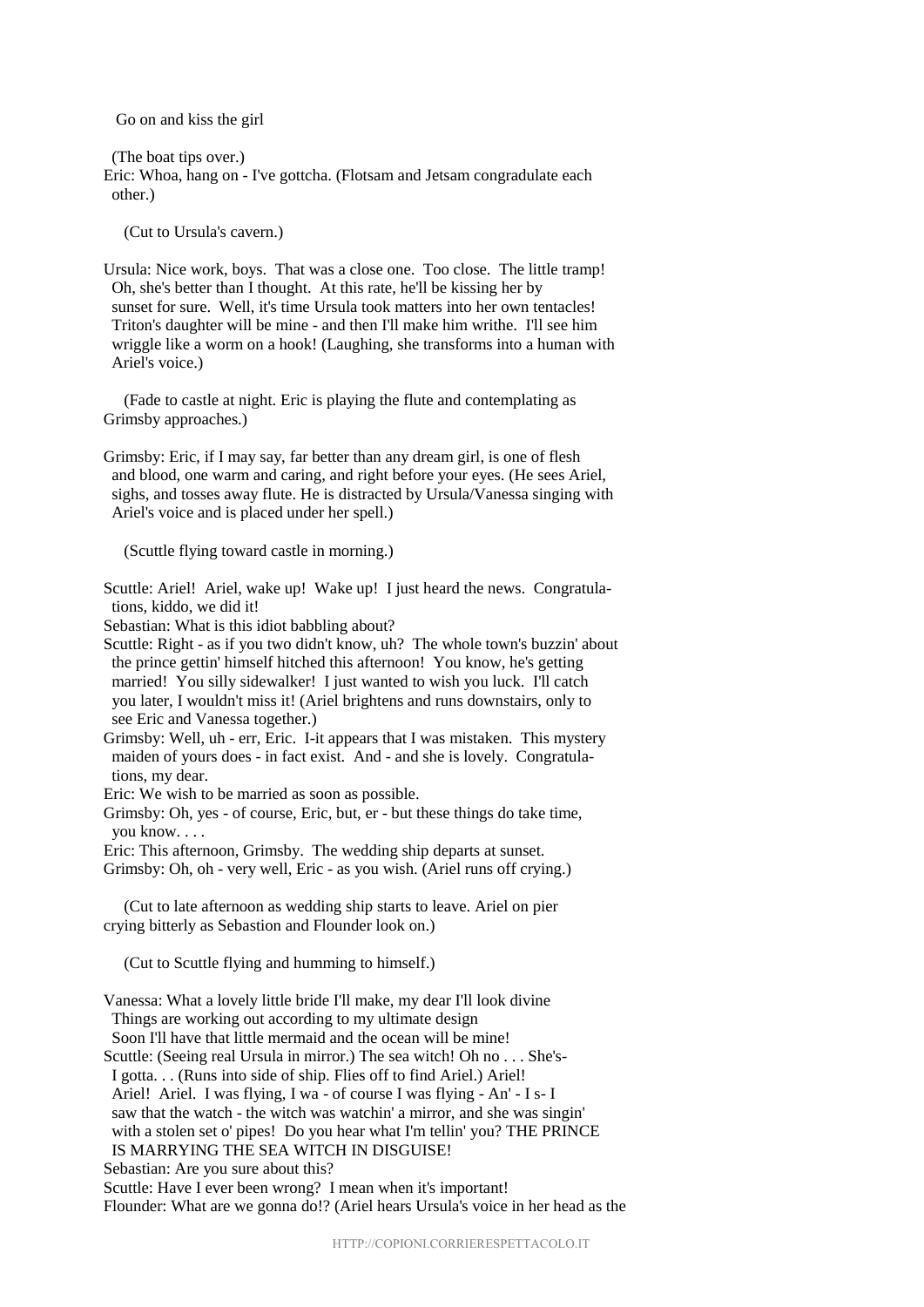sun drops.)

- Ursula: . . . Before the sun sets on the third day. . . . (Ariel jumps in water but can't swim well. Sebastion sends down some barrels.)
- Sebastion: Ariel, grab on to that. Flounder, get her to that boat as fast as your fins can carry you!

Flounder: I'll try.

Sebastian: I've gotta get to the sea king. He must know about this.

Scuttle: What - What about me? What about ME?

Sebastian: You - find a way to STALL THAT WEDDING!

Scuttle: Stall the wedding. Wh- what am I - what - that's it! (He flies off to rally the animals and fish.) Move it, let's go, we got an emergency here!

(Cut to wedding in progress. Max growls at Vanessa but she kicks him.)

Priest: Dearly beloved . . . (Flounder is pulling Ariel toward ship.)

Flounder: Don't worry Ariel. ugh - we - we're gonna make it. We're almost there.

Priest: Yes, um, do you Eric, take Vanessa, to be your lawfully wedded wife, for as long as you both shall live?

Eric: (Under spell.) I do.

Priest: Eh, and do you . . . (Birds and animals swoop in for attack, causing great chaos.) . . . then by the power inves-

Vanessa: Get away from me you slimy little- Oh, why you little- (In the struggle, the shell holding Ariel's voice it broken and it goes back to her. Eric comes out of the spell as she sings.)

Eric: Ariel?

Ariel: Eric.

Eric: You - you can talk. You're the one.

Vanessa: Eric, get away from her!

Eric: It - it was you all the time.

Ariel: Oh, Eric, I - I wanted to tell you.

Vanessa: ERIC NO! (The sun sets and Ariel becomes a mermaid.)

Ursula: You're too late! You're too late! So long, loverboy.

Eric: Ariel! (Ursula and Ariel go overboard.)

Ursula: Poor little princess - it's not you I'm after. I've a much bigger fish  $\overline{t}$ o -

Triton: Ursula, stop!

Ursula: Why, King Triton! Ha ha ha - How ARE you?

Triton: Let her go.

Ursula: Not a chance, Triton! She's mine now. We made a deal.

Ariel: Daddy, I'm sorry! I - I - I didn't mean to. I didn't know -

 (Triton attacks the contract with a fierce blast from his trident, to no avail.)

Ursula: You see? The contract's legal, binding and completely unbreakable even for YOU. Of course, I always was a girl with an eye for a bargain. The daughter of the great sea king is a very precious commodity. But - I might be willing to make an exchange for someone even better. . . .

(Cut to Eric rowing away from ship.)

Grimsby: Eric! What are you doing? Eric: Grim, I lost her once. I'm not going to lose her again.

(Back to Ursula and Triton.)

Ursula: Now! Do we have a deal? (Triton signs contract.) Ha! It's done then. (Ariel is released and Triton is withered as Ursula laughs.) Ariel: No . . . Oh, No! Sebastion: Oh, your majesty . . .